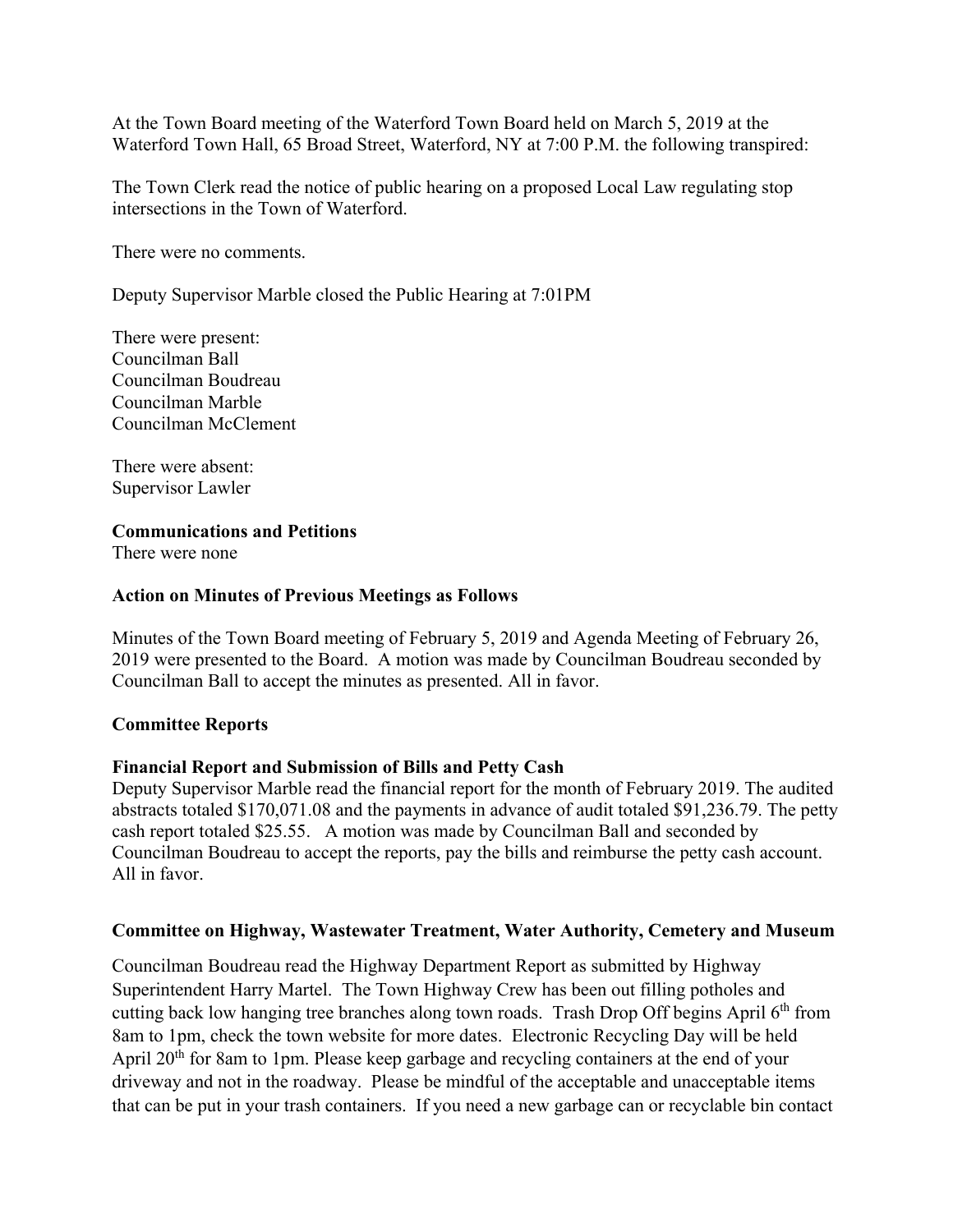the Town Clerks Office at 518-235-8282. Councilman Boudreau then read the Wastewater report as submitted by Plant Operator Craig Falcone. Sludge was removed to Albany and Saratoga Counties. One alarm call was answered, the staff performed normal maintenance, checked all pump stations, worked with Troy Belting at  $3<sup>rd</sup>$  Street pump station to install and test the backup power cable and system for portable generator, backup generators at pump stations around town were inspected and serviced. A meeting with representatives from DEC Region 5 was held to discuss upcoming changes to the Towns SPDES permit.

The Councilman then read the report from the Waterford Water Commissioners. The water works delivered 28,010,000 gallons of water during the month. The staff completed a total of 57 service call and 14 dig-safely locations. The staff installed new AMR water meters, maintained equipment, completed weekly safety meetings and performed monthly water testing and meter readings. As the winter weather continues continued support to help clear hydrants of snow for emergency use is appreciated.

Councilman Boudreau stated that Town Highway and Wastewater employees as well as the Water Department held safety trainings, and Sexual Harassment training this month.

# **Committee on Public Safety, Emergency Services, and Liaison to Village**

Councilman Ball stated that the Police Department call report is being amended and will be dispersed once completed. He then spoke of two individuals who have served this community and need our support. Terri Colony a firefighter with Knickerbocker is currently in the hospital. He received a new heart and kidney and now has a slow road to recovery. A spaghetti dinner fundraiser is being held on March 30 at the K of C from 4-7pm, a chinese auction will be also be held. There is also a go fund me page set up. It will be a few more months before he is able to come home and the goal is to help offset bills and the cost of staying/traveling to Westchester Medical Center. For all the family has done for Waterford, we want to help them out. Another individual who needs our support is Ray Swart, the Operations Manager for the Waterford Rescue Squad. Ray has served this community for many years, always with outstanding service. He is in St. Peters battling a serious infection. "Rally for Ray", a go fund me was set up to help offset the lengthy time off and travel for the family. Ray was also a past chief of the Defreestville Fire Department and they are planning a fundraiser, details will be available soon. We send our prayers and support for both Terri and Ray.

## **Committee on Veterans, Grants and Funding, Special Projects, Town Hall and Seniors**

Councilman McClement read the Senior Bus report for February. There were five grocery trips made to Price Chopper and Hannaford transporting 53 passengers. The Senior bus made three additional trips to Colonie Shopping Center, Valentine's Day luncheon at the Senior Center and the Seniors Pot Luck Luncheon and the Senior Center, transporting 32 passengers for a total of 179 miles. Th report was submitted by Highway Superintendent Harry Martel. Councilman McClement then read the Senior Citizens report as submitted by Director Mike Mahoney. The Seniors enjoyed a Valentines luncheon on February 14 catered by the Saratoga County Meals Program. On February 19<sup>th</sup> the Seniors had their Pot Luck Luncheon at the center. There was a great variety of dishes, 50 Seniors enjoyed the day with a 50/50 drawing and bingo. Plans for the annual St. Patrick's Day corn beef and cabbage dinner were discussed it will be held on Tuesday,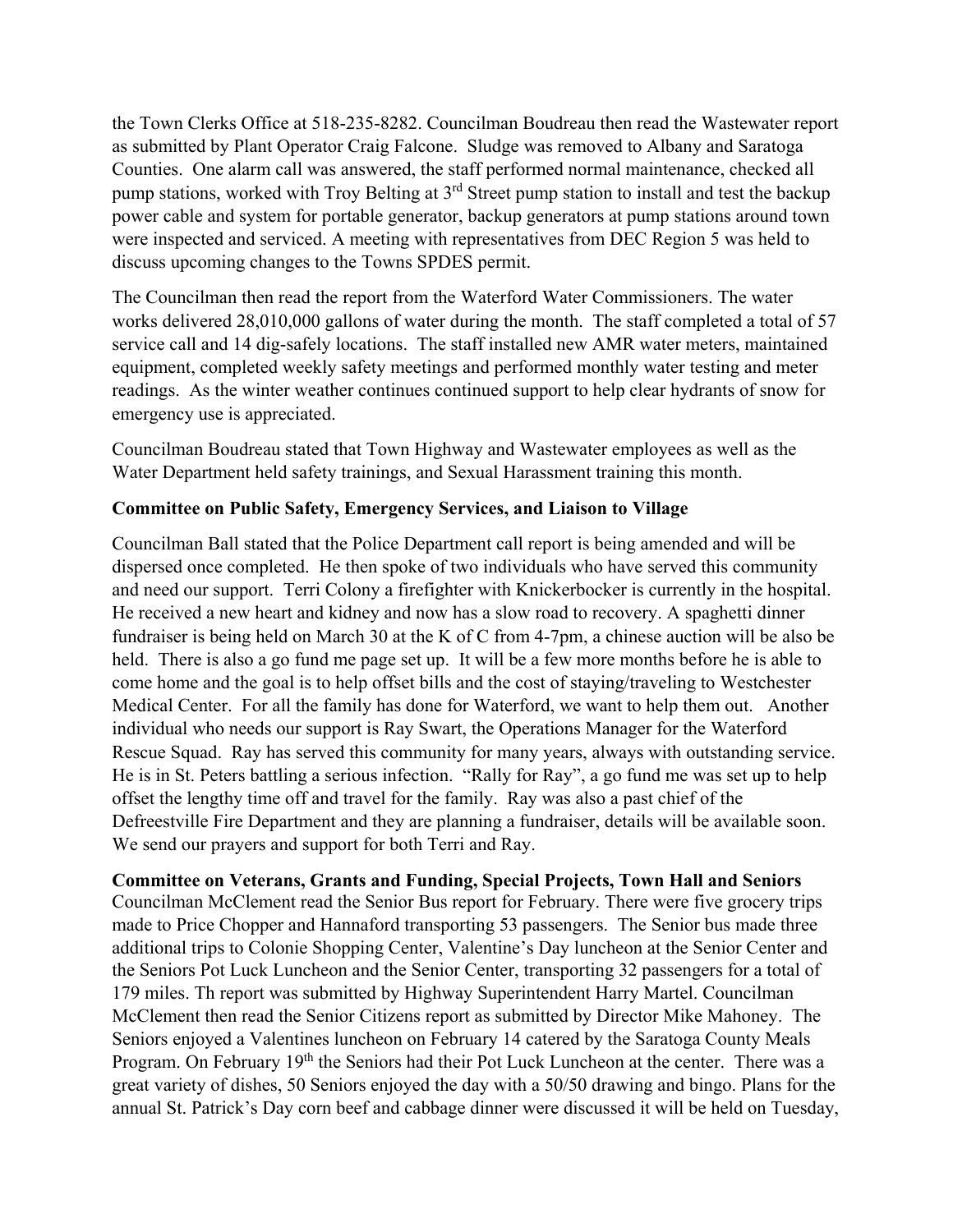March 19<sup>th</sup> at 12:00 noon. Call 235-8500 for more information. Reservations only and cost will be announced. The Month of February Senior Dining Meals on Wheels had 400 deliveries and 63 seniors dined at the center. Seniors who are looking for rides to doctors appointments can reach out to the Star Bus 518-482-2022, A+ Medi Taxi 518-433-7433, and Saratoga County Veterans 518-884-4115. The center is open 10am-1pm Monday thru Friday for the Senior Meal program. Activities held daily call the Center for more details. 518-235-8500.

**Committee on Youth, Playground, Pool, Festivals, Library, WHUFSD, and Visitor Center**  Councilman Marble stated that the Town is accepting applications for Lifeguards in the Supervisor's office. Applicants must be certified by pool opening date. Swim instructors are also needed.

Library:

The library is mourning the passing of the former library director, Marion Cook. Her daughter Daryll has been a long-standing staff member as well.

A Tot Time program has been started that meets the first and third Wednesday of the month at 10:30 am. Children of all ages are welcome.

The bi- monthly knitting circle continues every other Thursday from 6-8 pm.

The memorial stone for Mike Marchese should be ready for a spring dedication.

Waterford-Halfmoon School:

Thursday night fund raiser at Blaze Pizza in Clifton Park 5:30-8:30

Friday night Skate night at Guptill's - PTO

Semi Formal dance on March 15<sup>th</sup>.

School Board meeting is on the  $21<sup>st</sup>$ , Sports Booster Meeting is on the  $11<sup>th</sup>$ 

March  $24<sup>th</sup>$  is the annual PTO Auction from 12-5 pm

On March 29<sup>th</sup> the Brain Show will be coming to the School for the day with an evening program at 6:30.

Councilman Marble also reminded everyone that the Memorial Day Parade and ceremony is Wed. May 22<sup>nd</sup> at 7 pm.

# **Supervisor's Report**

Deputy Supervisor Marble stated that the Town Board likes to recognize individuals for their good deeds and we have one of those people here this evening. Councilman Ball spoke of a recent fire that occurred in the early night of February 19<sup>th</sup> on Third Street in the Town of Waterford. NYSDOT Equipment Operator Aaron Gagliardi was on the job and noticed smoke and flames coming from the building. He stepped out of his plow to knock on doors and notify residents, his actions saved three lives. The conditions that evening were hazardous, with snow and ice and a frozen hydrant. When emergency services arrived, the building was fully engaged.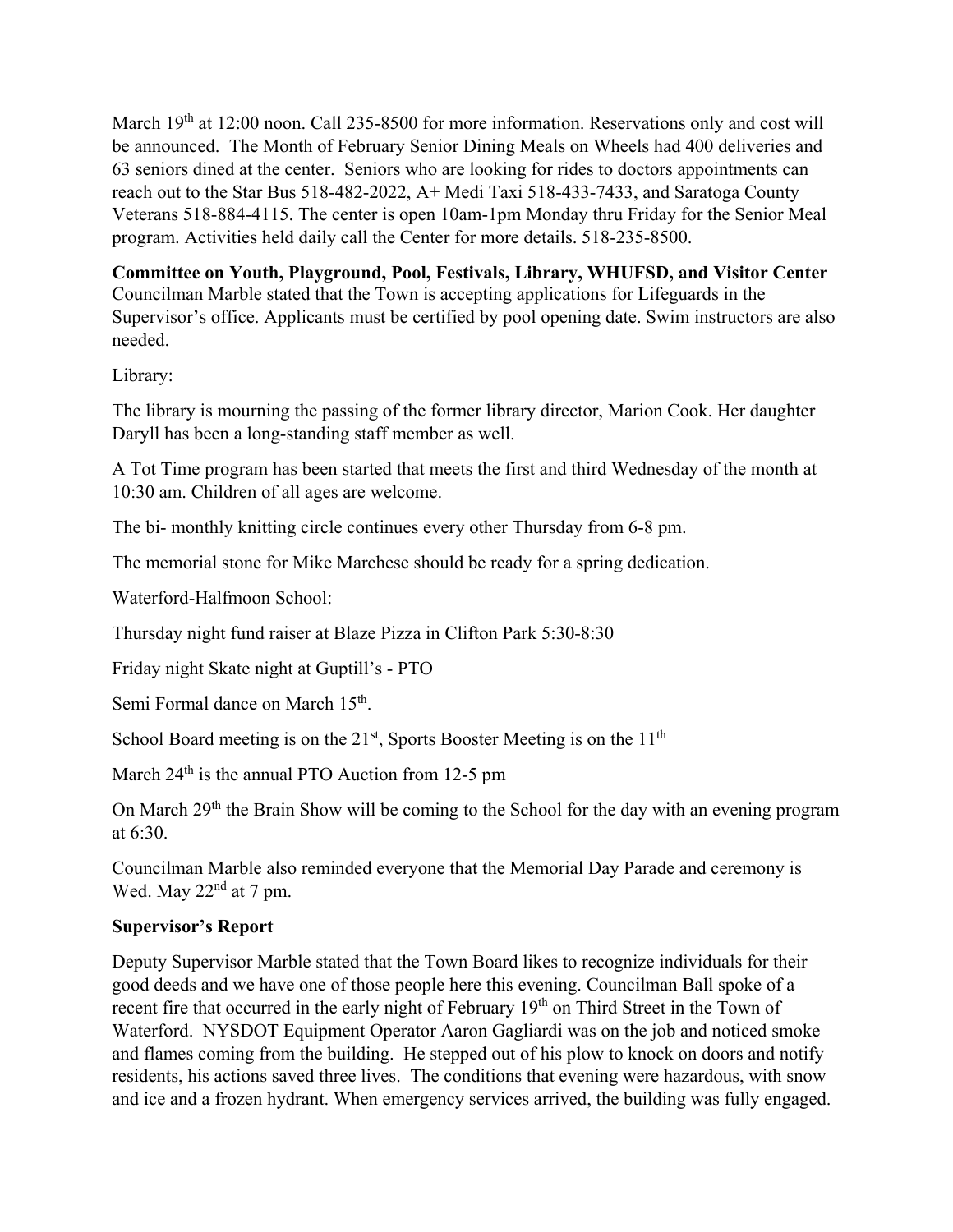Northside and Waterford Fire Departments as well as Clifton Park Fire, Halfmoon-Waterford Fire, Waterford Rescue Squad and the Bought Fast Team were all on hand. Through coordinated efforts the buildings next door and other property were saved. Chief Brian McMahon added that the temperature that evening was 2 degrees, he was on scene within a few minutes and there was heavy fire. Due to the temperatures, ice covered the streets, it was bad conditions to fight a fire. He added that Mr. Gagliardi stepped up and took action.

Councilman Ball presented Aaron Gagliardi with a plaque honoring his heroic actions the night of February 19, 2019.

# **General Orders**

## RESOLUTION #25

WHEREAS, the Town Board of the Town of Waterford is privileged to recognize individuals for their bravery and selflessness towards others; and

WHEREAS, on February 19, 2019 NYSDOT Highway Maintenance Employee Aaron Gagliardi noticed flames coming from a residence on Third Street in the Town of Waterford; and

WHEREAS, Aaron Gagliardi immediately and selflessly knocked on the doors to alert the residents and get them to safety; and

WHEREAS, Aaron Gagliardi is credited with saving the lives of three Waterford residents;

NOW THEREFORE BE IT RESOLVED, that the Town Board of the Town of Waterford hereby recognizes, honors and thanks Aaron Gagliardi for his unselfish and heroic actions on behalf of the entire Waterford community.

Offered by Councilman Boudreau Seconded by Councilman Marble

Councilman Ball yes Councilman Boudreau yes Councilman Marble yes Councilman McClement yes

## RESOLUTION #26

RESOLVED, that the Supervisor be and he is authorized to make a donation of \$500.00 to the Waterford Public Library for a cement memorial marker to honor Mike Marchese.

Offered by Councilman Marble Seconded by Councilman Boudreau

Councilman Ball yes Councilman Boudreau yes Councilman Marble yes Councilman McClement yes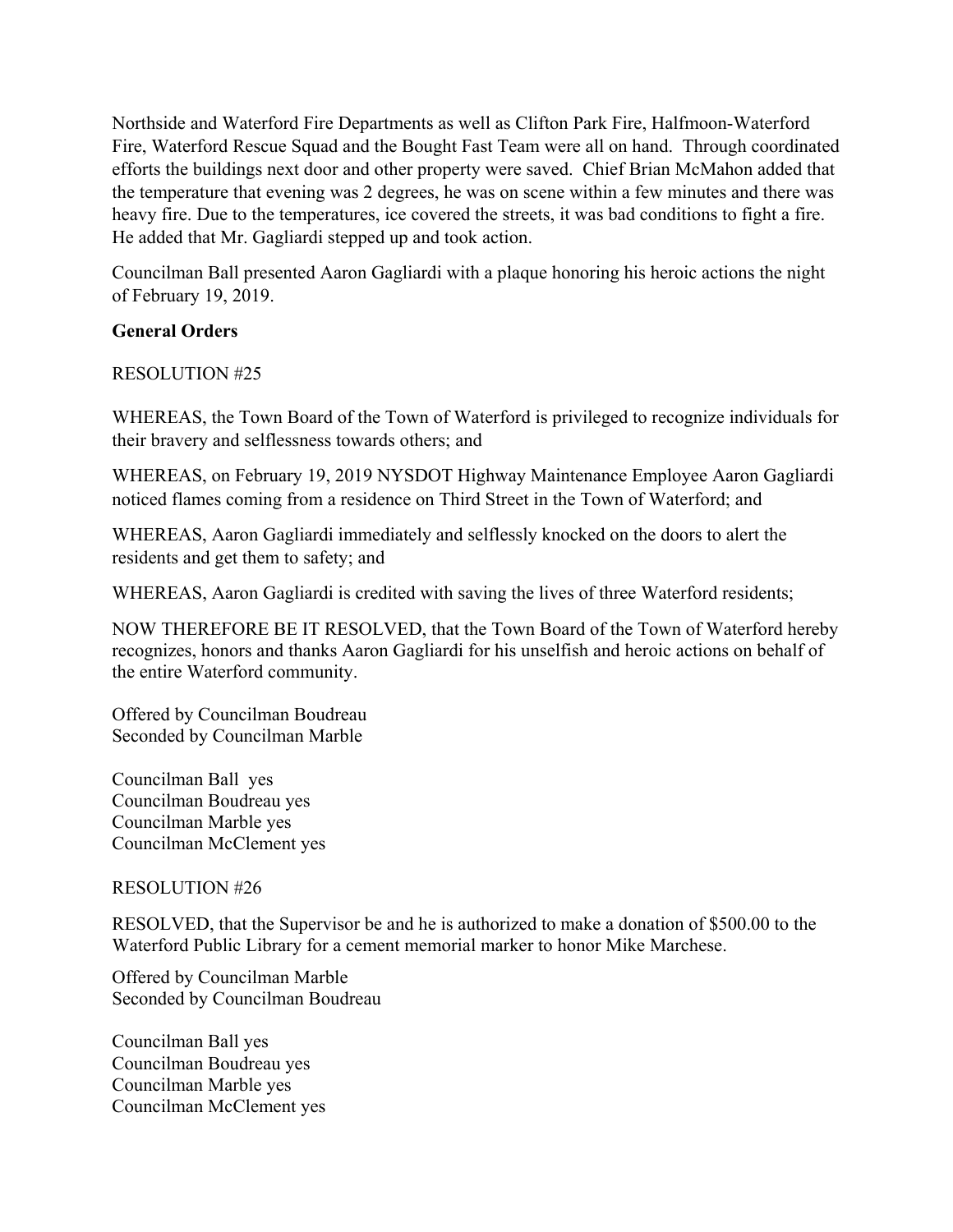### RESOLUTION #27

RESOLVED that the Supervisor be and he is hereby authorized to sign a contract with Canaday Sweepers in an amount of \$6,000for street sweeping for 2019.

Offered by Councilman Boudreau Seconded by Councilman McClement

Councilman Ball yes Councilman Boudreau yes Councilman Marble yes Councilman McClement yes

RESOLUTION # 28

RESOLVED, that the Supervisor be and he is hereby authorized to sign a contract with JGS Recycling and Hauling Inc for electronic recycling for the year 2019.

Offered by Councilman Boudreau Seconded by Councilman McClement

Councilman Ball yes Councilman Boudreau yes Councilman Marble yes Councilman McClement yes

## RESOLUTION #29

RESOLVED, that the Supervisor be and he is hereby authorized to sign a contract with TruGreen Commercial in an amount of \$422.30 for weed control at Clement Park and \$4,721.81 for treatments of the ball fields at the Middletown Road ball field complex.

Offered by Councilman Boudreau Seconded by Councilman Marble

Councilman Ball yes Councilman Boudreau yes Councilman Marble yes Councilman McClement yes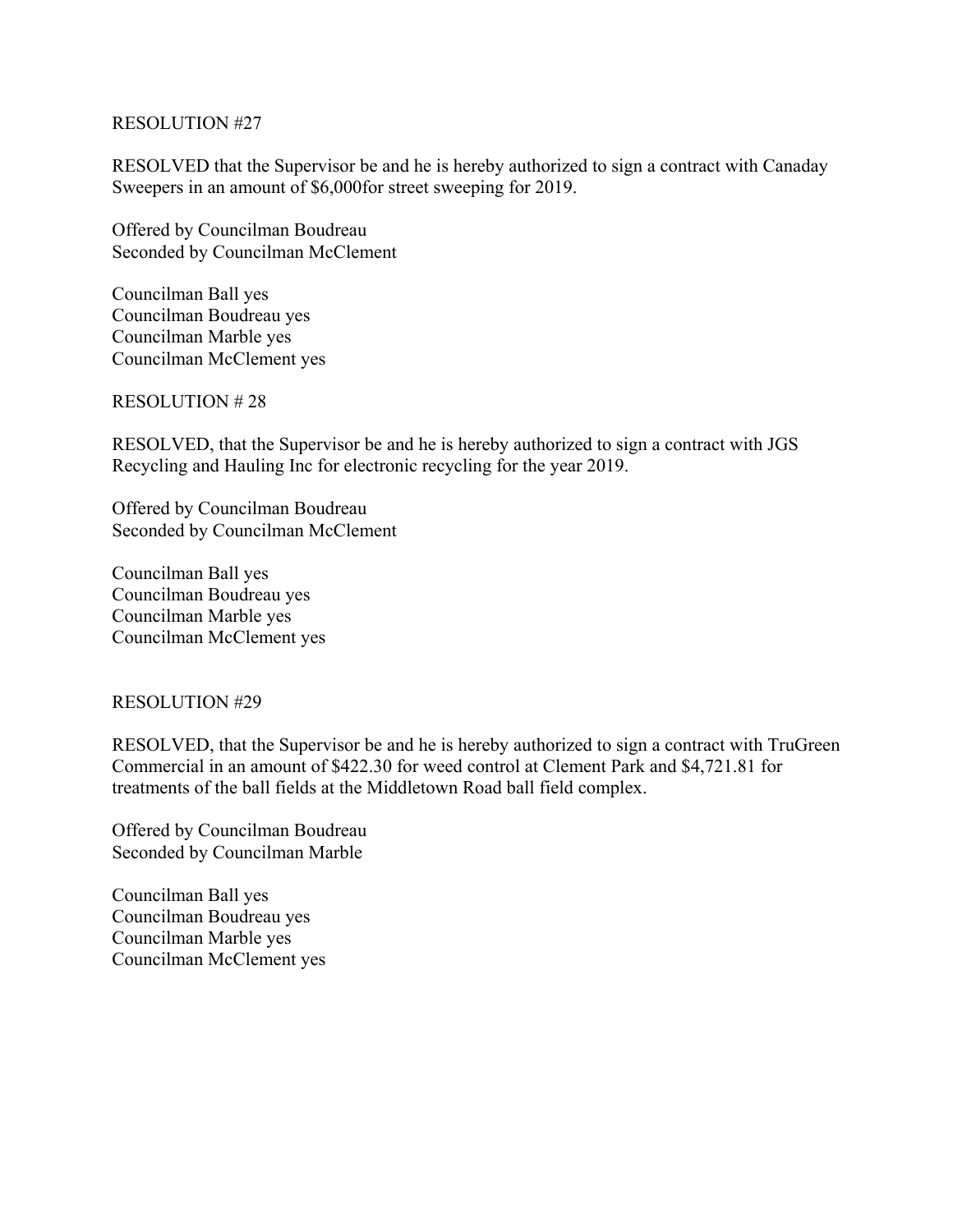### RESOLUTION #30

RESOLVED, that the Supervisor be and he is hereby authorized to sign a household hazardous waste collection agreement with Care Environmental Corp. for 2019.

Offered by Councilman Boudreau Seconded by Councilman McClement

Councilman Ball yes Councilman Boudreau yes Councilman Marble yes Councilman McClement yes

RESOLUTION # 31

RESOLVED, that the Supervisor be and he is hereby authorized to sign a contract with Old Saratoga Associates LLC for pollution control at the Sugarloaf Pond for algae control and pondweed control for the 2019 season at a cost of \$4,200.00.

Offered by Councilman Boudreau Seconded by Councilman McClement

Councilman Ball yes Councilman Boudreau yes Councilman Marble yes Councilman McClement yes

RESOLUTION #32

RESOLVED, that the Supervisor be and he is hereby authorized to sign a contract with Mountain Top Portable Toilets LLC for the 2019 season.

Offered by Councilman Boudreau Seconded by Councilman McClement

Councilman Ball yes Councilman Boudreau yes Councilman Marble yes Councilman McClement yes

RESOLUTION #33

RESOLVED, that the Supervisor be and he is hereby authorized to sign a contract with Wild Goose Chase for the year 2019.

Offered by Councilman Boudreau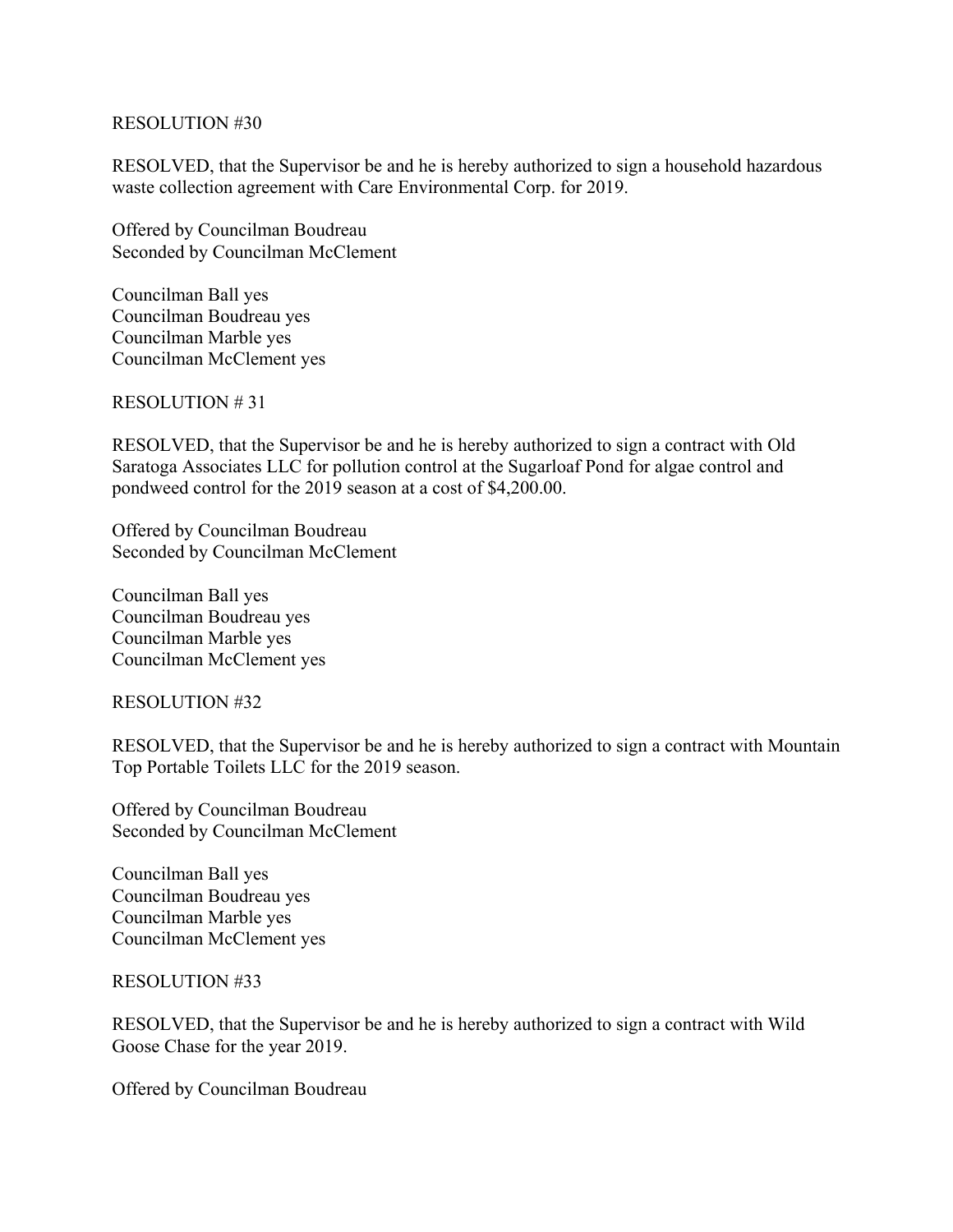Seconded by Councilman McClement

Councilman Ball yes Councilman Boudreau yes Councilman Marble yes Councilman McClement yes

### RESOLUTION #34

RESOLVED, that the Supervisor be and he is hereby authorized to sign a lease agreement with Pitney Bowes for a postage meter.

Offered by Councilman Marble Seconded by Councilman Boudreau

Councilman Ball yes Councilman Boudreau yes Councilman Marble yes Councilman McClement yes

### RESOLUTION #35

WHEREAS, the Town Board has conducted a public hearing on a proposed amendment to section 158-40 of the Town Code which seeks to further regulate, add and remove stop intersections on certain streets with the Town of Waterford;

WHEREAS, the Town Board desires to amend said law to add and remove additional stop intersections;

NOW THEREFORE, BE IT RESOLVED that the Town Board hereby adopts said local law.

Offered by Councilman Boudreau Seconded by Councilman Ball

Councilman Ball yes Councilman Boudreau yes Councilman Marble yes Councilman McClement yes

## RESOLUTION #36

WHEREAS, Andrew Roberts, the owner of a certain parcel of property located at 61 Second Avenue, Waterford, New York (the "Parcel") has notified the Town of an alleged title defect in his property purportedly caused by an erroneous conveyance of the Parcel to the Town;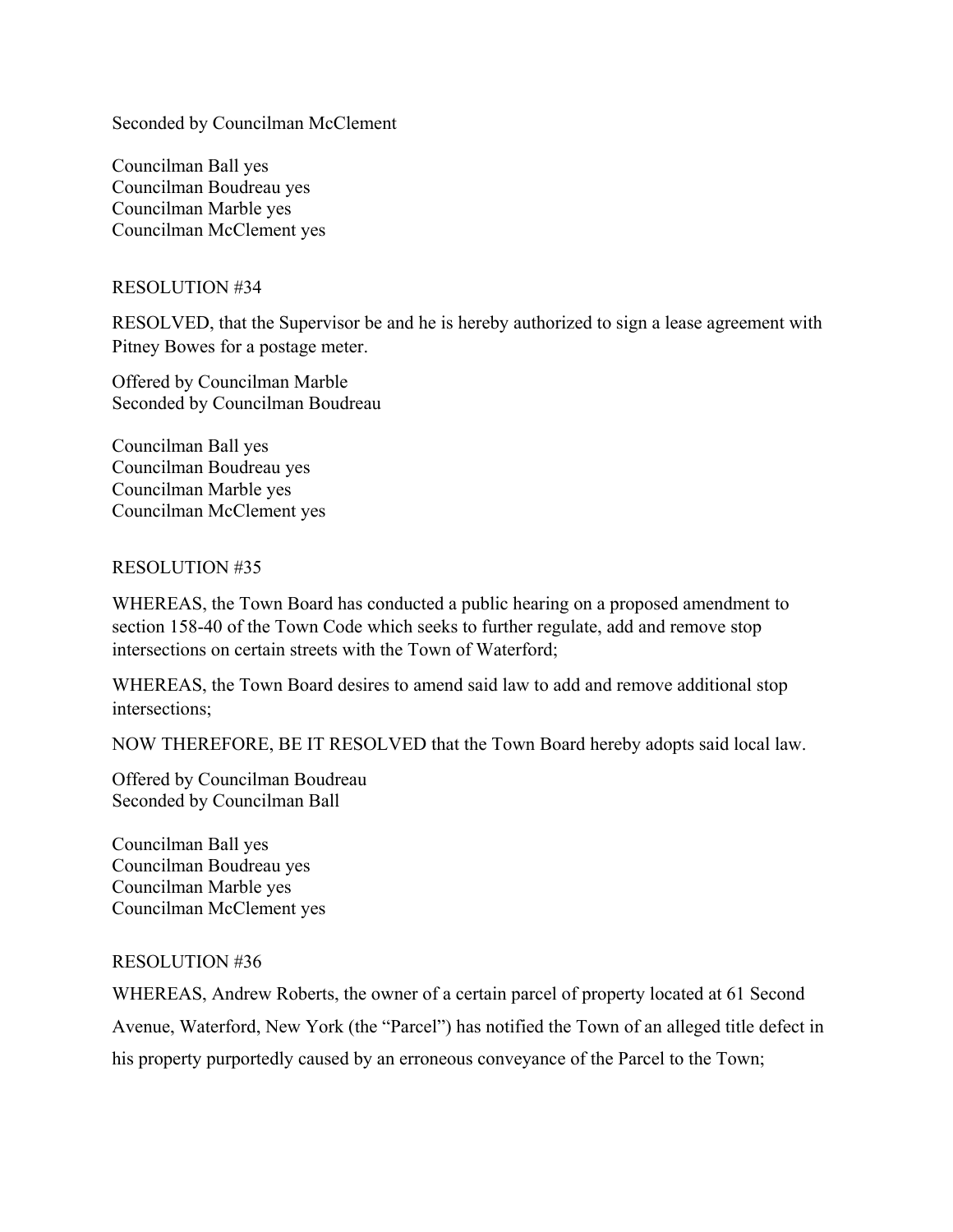WHEREAS, after due investigation it appears that the Parcel was erroneously conveyed to the Town in its entirety on or about June 12, 1941 (the "1941 Conveyance");

WHEREAS, it appears that the intention of the parties at the time of the 1941 Conveyance was to convey only a small portion of the Parcel to the Town for highway purposes;

WHEREAS, in order to correct the erroneous conveyance, it is necessary for the Town to execute a quitclaim deed conveying the Parcel to Andrew Roberts excepting that portion that remains necessary for Town highway purposes;

NOW THEREFORE BE IT RESOLVED that the Town Board hereby authorizes the Town Supervisor to execute said quitclaim deed and to take all other actions reasonably necessary in order to affect the reconveyance of the Parcel excepting that portion necessary for highway purposes to Andrew Roberts as more fully set forth in Schedule "A" annexed hereto.

Offered by Councilman Ball Seconded by Councilman Boudreau

Councilman Ball yes Councilman Boudreau yes Councilman Marble yes Councilman McClement yes

Deputy Supervisor Marble spoke of the next resolution which involves the Mohawk Gateway Streetscape project. The Deputy Supervisor stated copies of Part II and Part III of the Full Environmental Assessment Form for the project we emailed to the Board by the Town Clerk on 2/28/19. She went on to ask if all members had time to read the files, and were there any questions or changes that needed to be made. She then asked the Board if they agreed with the findings. The Board acknowledged reading the files, there were no questions or comments by the Board and all members were in agreement with the findings listed on Part II.

Ed Hernandez from Adirondack Mountain Engineering was introduced to review and state the findings listed on Part II of the FEAF, there were no major impacts found. The next step is for the Board to move forward with Part III.

## RESOLUTION #37

**WHEREAS**, the Town of Waterford has adopted a Comprehensive Plan and a Local Waterfront Revitalization Plan; and

**WHEREAS**, such plans include strategies for enhancing community character and beautification as important goals to the Town; and

**WHEREAS**, the Town Board applied for and received grant funding to implement streetscape improvements on Saratoga Ave from Clifton to Fulton streets; and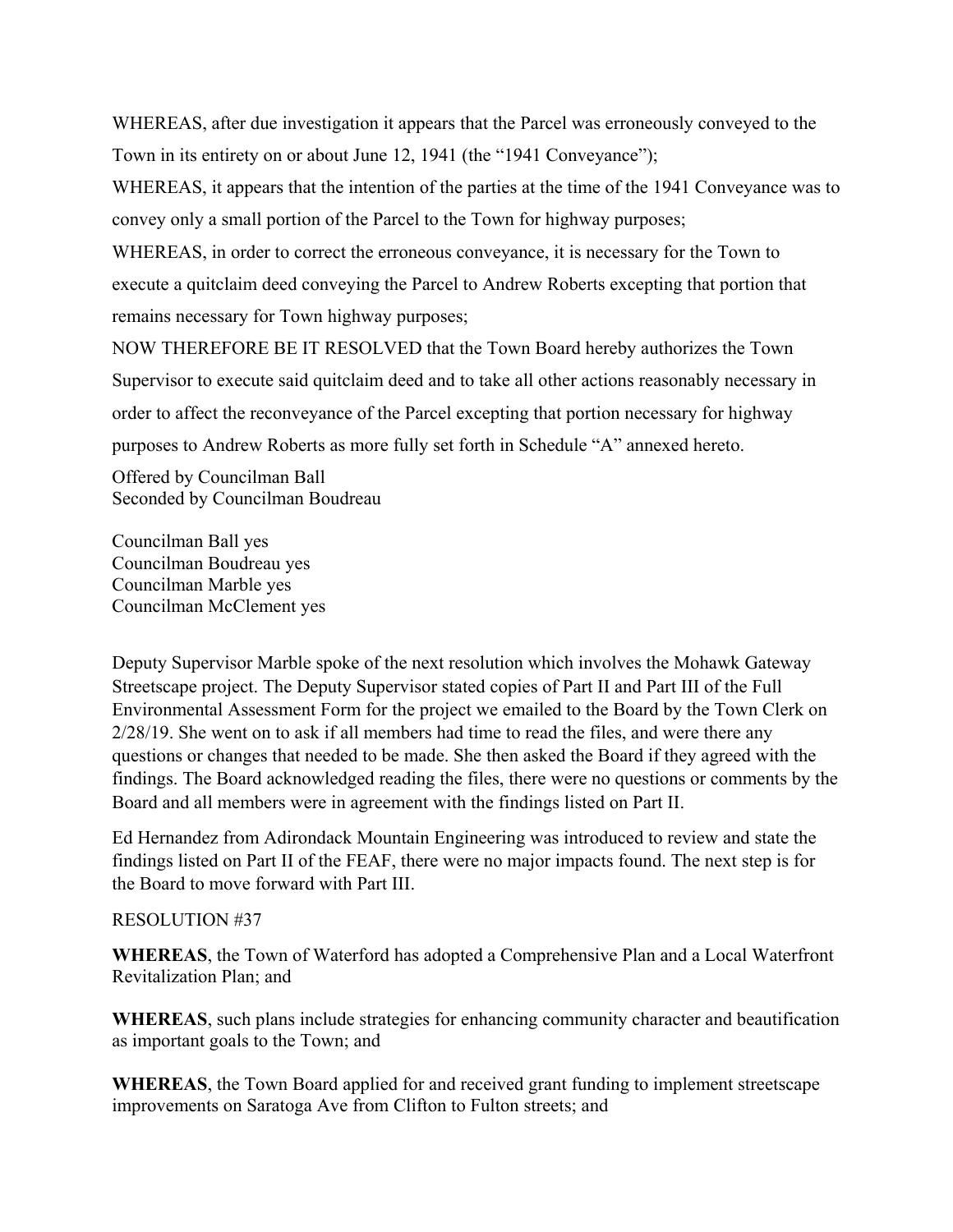**WHEREAS**, the Town Board, as part of the planning for these streetscape improvements conducted an environmental review, declared the project a Type I action, conducted a coordinated review, and subsequently declared itself Lead Agency according to SEQRA, 6 NYCRR Part 617; and

**WHEREAS**, the Town Board, after consideration of the Full Environmental Assessment Form Part I and Part II finds that the proposed streetscape improvement project:

- Is consistent with the adopted Town of Waterford Comprehensive Plan;
- Is consistent with the adopted Town of Waterford Local Waterfront Revitalization Plan;
- Has involved the public through creation of an advisory committee and through general public meetings and workshops;
- Will be beneficial to the community and the environment by enhancing community character, promoting additional pedestrian and bicycle activity in that area, will beautify the street through new sidewalks, trees, planters, street lights, signage, flags, benches, trash receptacles, and bike racks;
- Will have minor adverse impacts due to construction activities and these will be temporary and minor, and could include noise, traffic delay or change in traffic pattern, and erosion;
- Will include required/appropriate stormwater mitigation methods, DOT approved traffic management during construction, and construction during daytime hours to minimize noise impacts.

**NOW THEREFORE BE IT RESOLVED**, that the Town of Waterford Town Board hereby declares that construction and installation of the streetscape elements as described herein, will not have any significant negative environmental impacts; and

**BE IT FURTHER RESOLVED**, that the Town Board hereby declares a negative declaration for SEQR, authorizes filing of such negative declaration contained in Part III of the FEAF, and authorizes filing of such notice in the Environmental Notice Bulletin according to SEQRA, 6 NYCRR Part 617; and

**BE IT FURTHER RESOLVED**, that the Town Supervisor is authorized to execute the Full Environmental Assessment Form.

Offered by Councilman Boudreau Seconded by Councilman Marble

Councilman Ball yes Councilman Boudreau yes Councilman Marble yes Councilman McClement yes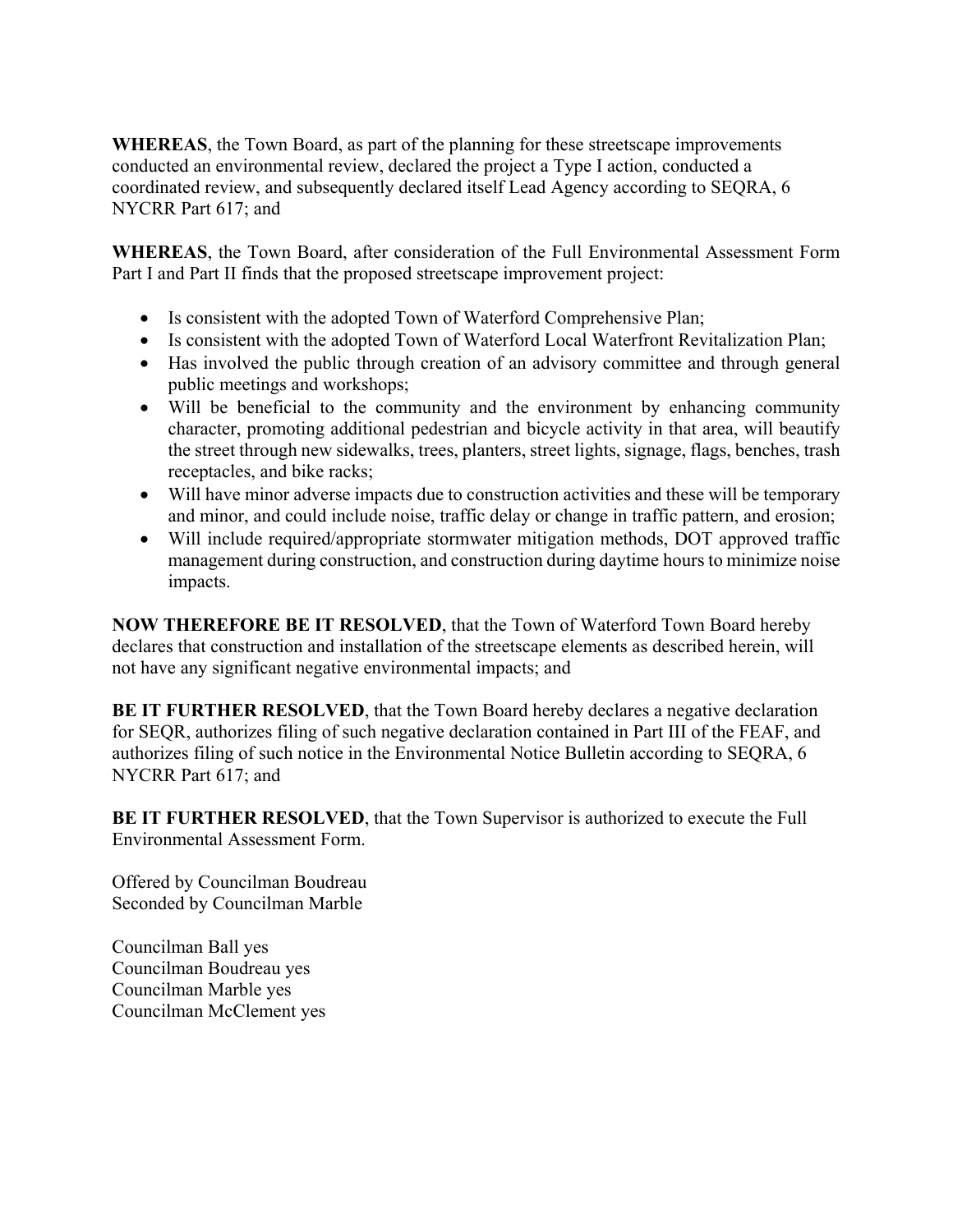# RESOLUTION #38

WHEREAS, in 2016, the Department of State approved a grant for the Town of Waterford to undertake a streetscape project (known as the Mohawk Gateway Streetscape Project) along Saratoga Avenue (NY 32) between Clifton Street/Museum Lane and Fulton Street to improve the appearance of the Town's southerly gateway; and

WHEREAS, the scope of work includes a full design of the streetscape along Saratoga Avenue and is anticipated to include the design of the following items:

- a. Lighting that allows for flags and flower baskets;
- b. Street Furnishings;
- c. Gateway Markers;
- d. Trees and Landscaping;
- e. Improved Crosswalks;
- f. Sidewalk improvements and/or repairs;
- g. Improved Utility Strips between sidewalks and curbing;
- h. Addressing minor stormwater puddling issues via a NYSDOT Reverse Betterment;
- i. Water Utility Work; and
- j. Resurfacing

WHEREAS, the scope of work also includes an enhancement study for the grounds, circulation and appeal of the Waterford Historical Museum and Cultural Center; and

WHEREAS, the grant provided is for \$740,000 with a Town share equaling 50% of the grant cost; and

WHEREAS, the project has a contract expiration date of October 1, 2019; and

WHEREAS, the Town of Waterford agrees to maintain the improvements made as part of the project; and

WHEREAS, drainage improvements along this section of Saratoga Avenue will also be performed, but via a separate \$350,000 NYSDOT Reverse Betterment; and

WHEREAS, it is in the public's interest to have an information meeting to explain the scope and details of this project; and

WHEREAS, the public information meeting was held on February 26, 2019, and comments were received from the public; and

WHEREAS, the Town of Waterford has considered the comments and incorporated them as appropriate.

NOW THEREFORE BE IT RESOLVED, that the Town of Waterford accepts the preliminary design plans and authorizes the consultants to complete the design and bid documents in anticipation of a late Spring 2019 construction start period with work completed in advance of the Fall 2019 deadline. It should also be noted that the bidding for the streetscape work will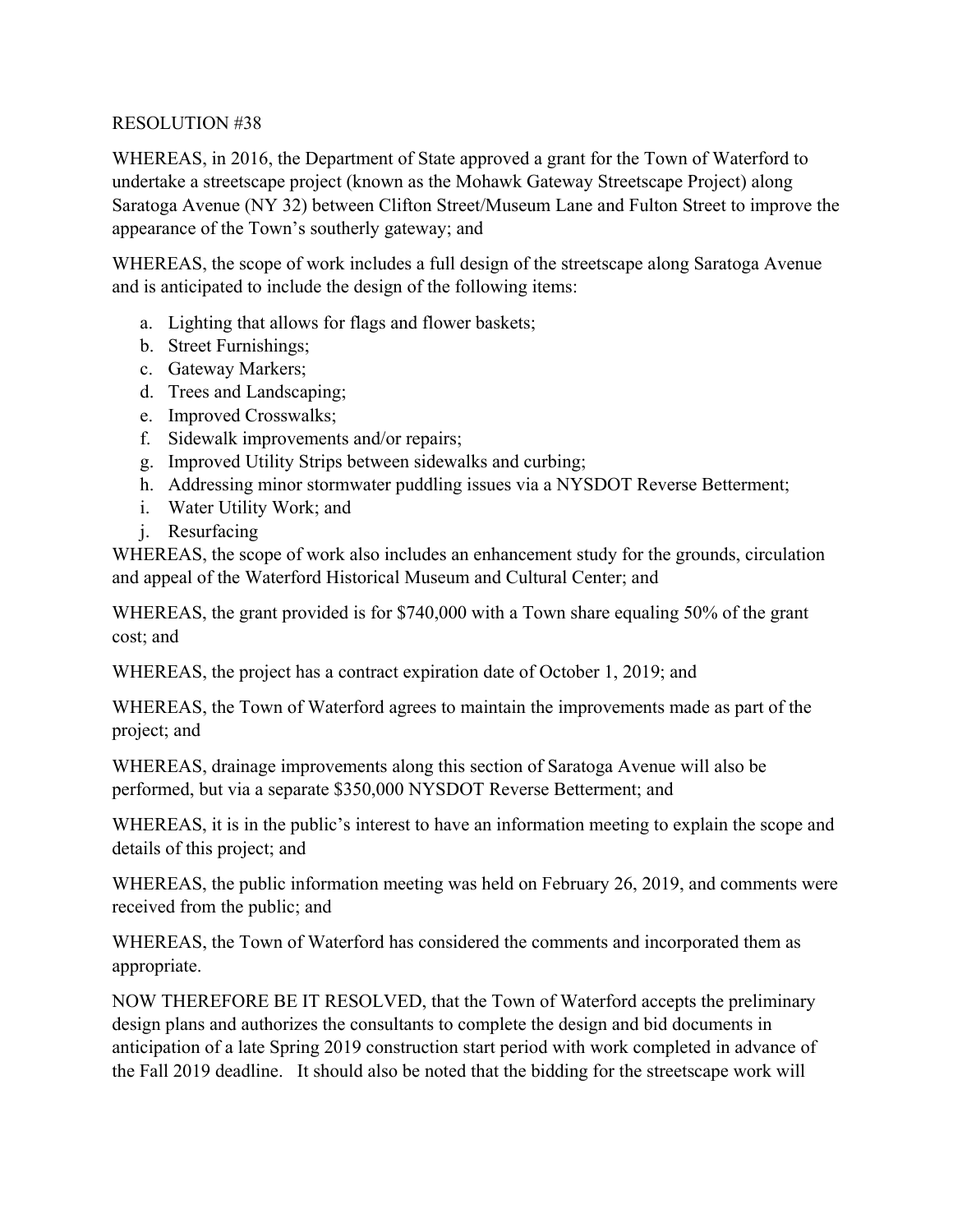need to be delayed until the NYSDOT betterment agreement is executed and the betterment design is completed. One bid will be issued for all work (streetscape and betterment).

Offered by Councilman Marble Seconded by Councilman Boudreau

Councilman Ball yes Councilman Boudreau yes Councilman Marble yes Councilman McClement yes

### **Other Business**

RESOLUTION#39

WHEREAS, the Town Board of the Town of Waterford desired proposals for professional engineering services in relation to proposed drainage improvements within the Town of Waterford, and

WHEREAS, contract for such services may be awarded without competitive bidding by reason that such services constitute "professional services" which are services rendered or performed by a person authorized by law to practice a recognized profession, and

WHEREAS, the Town Board received a proposal from Adirondack Mountain Engineering, PC ("Adirondack Engineering) for such services, and

WHEREAS, the Town Board finds it to be in the best interest of the Town of Waterford to authorize such work.

THEREFORE, NOW BE IT RESOLVED, that the Supervisor of the Town of Waterford is authorized to enter into an agreement for professional services with Adirondack Mountain Engineering, PC.

Offered by Councilman McClement Seconded by Councilman Ball

Councilman Ball yes Councilman Boudreau yes Councilman Marble yes Councilman McClement yes

#### RESOLUTION #40

WHEREAS, the Town of Waterford Workplace Violence Prevention Task Force (the "Task Force") conducts an annual review of the Town's security control plan and workplace violence prevention program, and